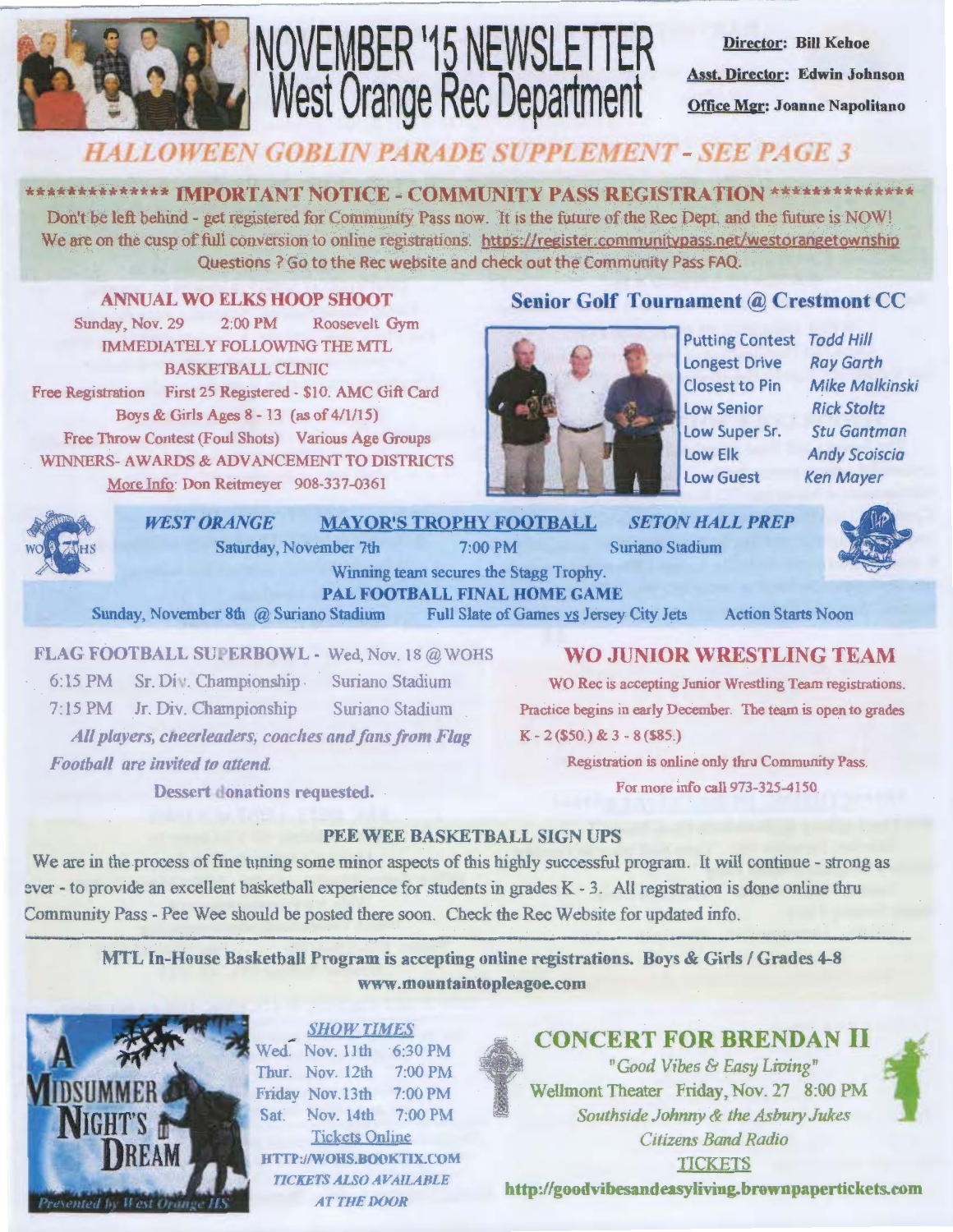#### **HARVEST MOON PRINCIPAL SCHOLARSHIP COCKTAIL PARTY**



West Orange Education Foundation (501c3)

Loft @ Wilshire Grand Hotel Friday, Nov 20 7:00 PM - 11:00 PM  $$65.$ Light Fare 50/50 Basket Raffle Cash Bar **Casual Attire** DJ Music MORE INFO: (973) 715-0582 Acupio@woboe.org

#### FOOTSTEPS FOR THE EXCEPTIONAL CHILD

Email Blasts - Stay in the loop, get on the FOOTSTEPS Email list. Visit www.westorange.org. On left side click "Notify Me.". Become a Big Buddy - FOOTSTEPS seeks dedicated youngsters willing to donate one hour a week helping a disabled child to better enjoy a recreational program. Send Email of interest to footsteps@westorange.org. Open to Grades 5 & up.

ESSEX CO. ENVIRONMENTAL CENTER, ROSELAND Full Slate For November & Fall Rec Website - "Current Registration Forms & Tryout Schedules"

#### **WEST ORANGE PUBLIC LIBRARY**

**Check Out The Great List of November Programs** Rec Website in - "Current Registration Forms & Tryout Schedules"

#### **SENIOR GOLF TOUR WRAP UP**

The Senior Golf Tour completed a successful season having held



tournaments at Montclair CC, Rock Spring Club, Essex County CC and Crestmont CC. Our thanks to the clubs and their congenial staffers for their incredible hospitality. A special kudo to the WO Elks Lodge 1590 who partnered vith the Recreation Dept. to make this year's Tour a success. See everybody next spring. Spread the word!!!! BK

#### The West Orange Film Society presents **ART on FILM**

WO Public Library Sundays @ 2:00 PM Free Admit. Voy. 22 Vincent & Theo Guest Speaker: Stephen Whitty Dec. 20 Basquit Guest Speaker: Gerard Amsellem

#### \*\*\*\*\* COMING IN DECEMBER\*\*\*\*\*

WO Tree Lighting @ Downtown Open House

Saturday, December 5th Town Hall/ Main St. Corridor **Mayor's Program Holiday Party** 

Sunday, December 20th Katz Civic Center **Senior Holiday Party** 

Tuesday, December 29th The Manor

#### **Co-Operative Non Profits Organizations**

West Orange Police Athletic League

Web: www.wopal.org Email: info@wopal.org Phone: 973-736-3595

#### WO Mountain Top League

Web: www.mountaintopleague.com

Emails: sport specific + check Web Phone.: 973-736-1755

#### West Orange Basketball Club

Web: under construction Email: wobc2001@gob.com Phone: 973-941-9594

#### **MAYOR'S PROGRAM FOR INDIVIDUALS WITH SPECIAL NEEDS**

Giving Thanks Banquet Wednesday, November 18th Katz Civic Center - 5:30 PM A Turkey Feast Fit For A King "A special celebration of thanks for family & friends" MORE INFO 973-325-1169 or specialneeds@westorange.org

#### **SENIOR CITIZEN PROGRAMS**

Holiday Party-Dec. 29th / Full Slate of Programs Start In Jan. For Senior Citizen Program Information Call Patty or Estrella at 973-325-4105

#### **RECREATION DEPT.**

#### **REQUIRED REGISTRATION MATERIALS**

- 1) Parent's driver's license (WO address)
- 2) Child's birth certificate
- 3) Child's most recent report card

#### **WO ZONE**

The WO Council of PTA's produces an electronic newsletter full of great information regarding our public schools including info on special events. Signing up is simple & easy.

- 1. Visit www.tinyurl.com/wo-zone
- 2. Enter your email address
- 3 Check your Inbox for an email with easy instructions to subscribe

#### **REC DEPT. CONTACT INFO**

Office Address: 60 1/2 Cherry St.

Mailing Address 66 Main St.

Office Hours: Monday - Friday 8:30 AM to 4:30 PM

#### Web: www.westorange.org

Email: recreation@westorange.org

Phone.: 973-325-4150 Fax: 973-243-0621 Weather Hotline: 973-243-1115

#### DON'T GET CAUGHT WATCHING THE PAINT DRY!

Get the monthly Rec Newsletter and Periodic Weekend Updates delivered right to your home or work computer. No more missed deadlines! Visit the Town's website www.westorange.org Click on "NOTIFY ME" and you are on your way

Registrations for Rec sponsored programs are now digital. Go online to Community Pass and at no cost you can set up your account for future use. An FAQ is on the Rec website. https://register.communitypass.net/westorangetownship